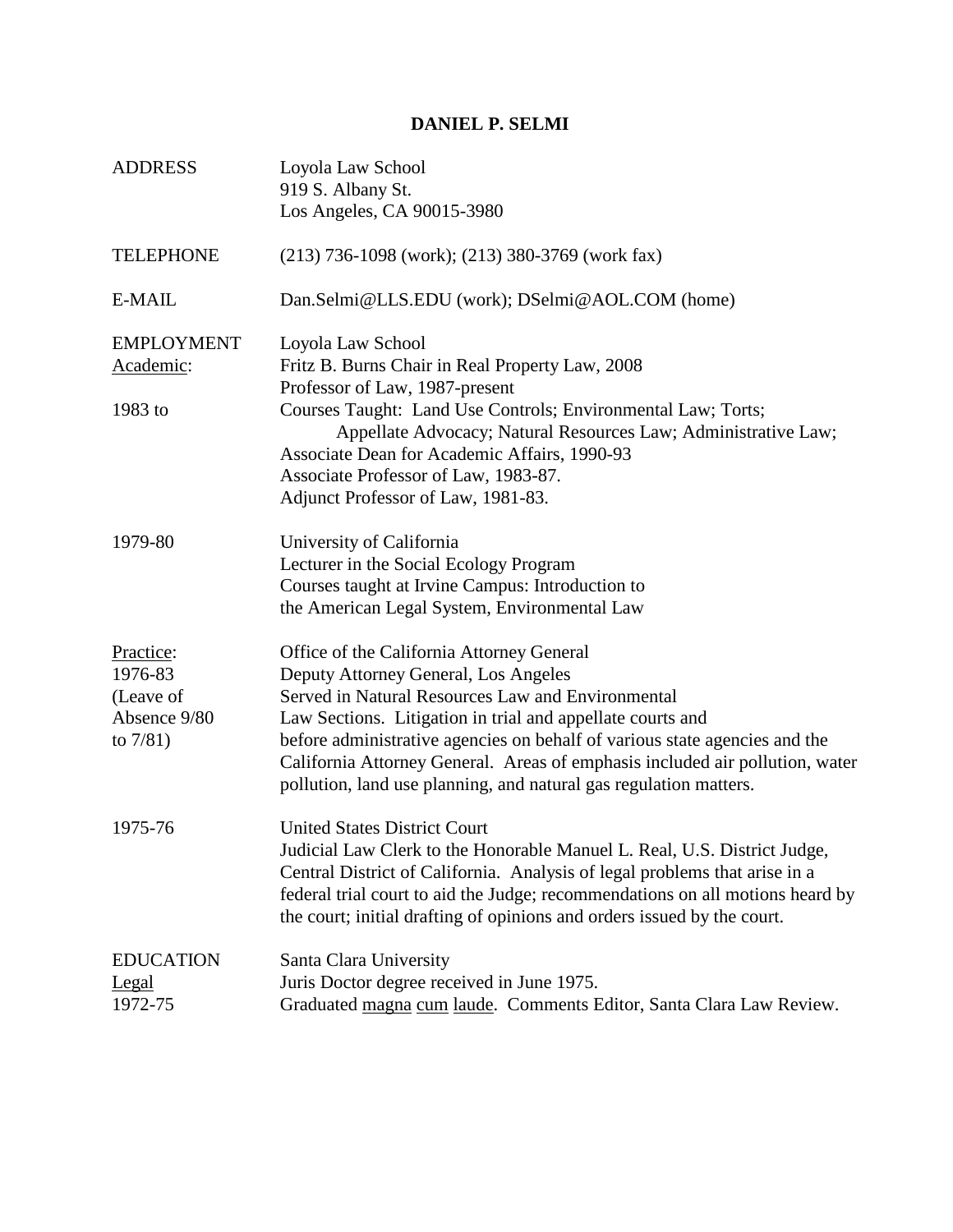D. Selmi's Resumé Page 2

| Graduate<br>1980-81      | <b>Harvard University</b><br>Master in Public Administration degree received from the John F. Kennedy<br>School of Government in May 1981. Area of concentration: regulatory policy<br>and business-government relations. Coursework included courses in<br>economics, business, and law. |
|--------------------------|-------------------------------------------------------------------------------------------------------------------------------------------------------------------------------------------------------------------------------------------------------------------------------------------|
| Undergraduate<br>1968-72 | Santa Clara University<br>Bachelor of Arts in History degree received in<br>June 1972. Editor-in-Chief, undergraduate student newspaper, 1971-72;<br>Sports Editor, 1969-71.                                                                                                              |
| <b>PUBLICATIONS</b>      |                                                                                                                                                                                                                                                                                           |
| <b>Books</b>             | Text, Appellate Lawyering (Aspen Law and Business) (under<br>preparation)                                                                                                                                                                                                                 |
|                          | Casebook, Land Use Regulation: Cases and Materials (3d ed. 2008) (with J.<br>Kushner and E. Ziegler) (Aspen Law and Business) (with Teacher's Manual)<br>$(4th$ edition forthcoming)                                                                                                      |
|                          | Treatise, State Environmental Law (original edition with K. Manaster) (West<br>Publishing Co., 1989) ( $2^{nd}$ volume added 2001; updated annually)                                                                                                                                      |
|                          | Treatise, California Environmental Law and Land Use Practice -- 6 volumes<br>(edited with K. Manaster) (LexisNexis Co., 1989) (updated four times per<br>year)                                                                                                                            |
| Articles                 | Short Article, "The Year in Review," Cal. Envt'l Law Rprtr. (Feb. 2012) latest<br>in series of "Year in Review" articles published annually since inception of<br>the Reporter in 1991)                                                                                                   |
|                          | Article, The Contract Transformation in Land Use Regulation, 63 Stan. L.<br>Rev. 591 (2011)                                                                                                                                                                                               |
|                          | Article, "Themes in the Evolution of the State Environmental Policy Act," 38<br>Urb. Law. 949 (2006)                                                                                                                                                                                      |
|                          | Article, "The Promise and Limits of Negotiated Rulemaking: Evaluating the<br>Negotiation of a Regional Air Quality Rule, 35 Env. Law 415 (2005)                                                                                                                                           |
|                          | Chapter, "Moratoria and Takings Theory," in T. Roberts (ed.), Takings Sides<br>on Takings (American Bar Association Section on Local Government Law,<br>2002) (and 2003 supplement to chapter)                                                                                            |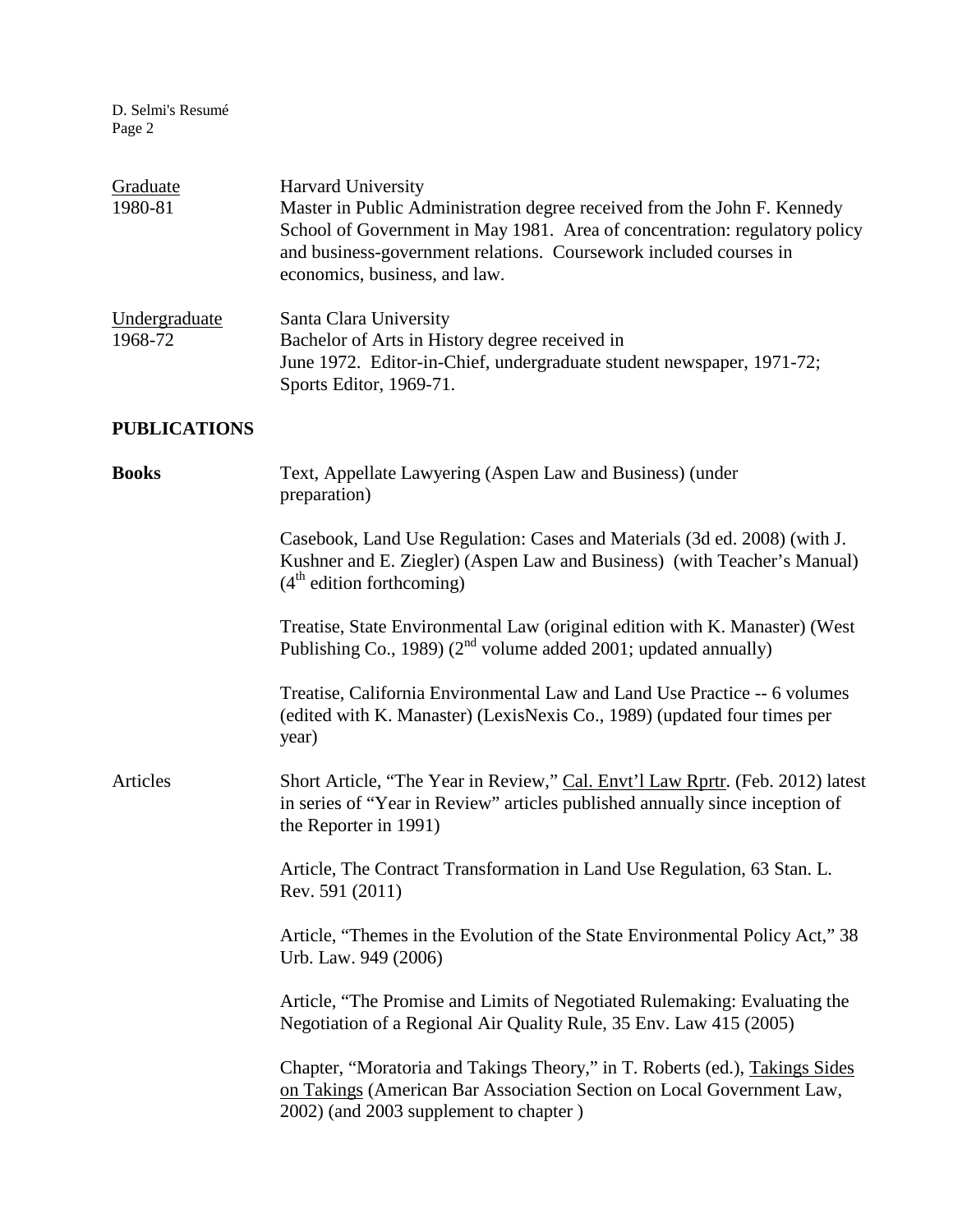Article, "Reconsidering the Use of Direct Democracy in Making Land Use Decisions," 19 UCLA J. Envt'l Law 293 (2001-02)

Chapter, "The California Environmental Quality Act Approaches 30 Years of Age: Recent Decisions and Some Surprising New Directions," 2001 Institute of Planning, Zoning & Eminent Domain

Short Article, "Regolamentazione Ambientale, Incertezza Scientifica Revisione, Rivista Guiridica Dell-Ambiente, Anno XIV, Fasc. 5 (1999) (first in a series

Short Article, "Impacts of Air Quality Regulation on Economic Development," 13 Nat'l Res. & Env't 382 (1998)

Article, "Jurisdiction To Review Agency Inaction Under Federal Environmental Law," 72 Indiana L.J. 67 (1996)

Article, "Transforming Economic Incentives from Theory to Reality: The Marketable Permit Program of the South Coast Air Quality Management District," 24 Envt'l L. Rptr. 10695 (1994)

Forward, Symposium on Growth Control Regulation, 24 Loy. L.A. Law Rev. 905 (1991)

Article, "Conformity, Cooperation, and Clean Air: Implementation Theory and Its Lessons for Air Quality Regulation," 1990 Annual Survey of American Law (New York University) 149.

Article, "Enforcing Environmental Laws: A Look at the State Civil Penalty Statutes," 19 Loyola L. Rev. 1279 (1986).

Commentary, "The Controversy Over Regulation of Air Pollution from Outer Continental Shelf Leasing," Western Natural Resources Litigation Digest (Winter 1985) 9.

Article, "The Judicial Development of the California Environmental Quality Act," 18 U.C. Davis Law Review 197 (1984).